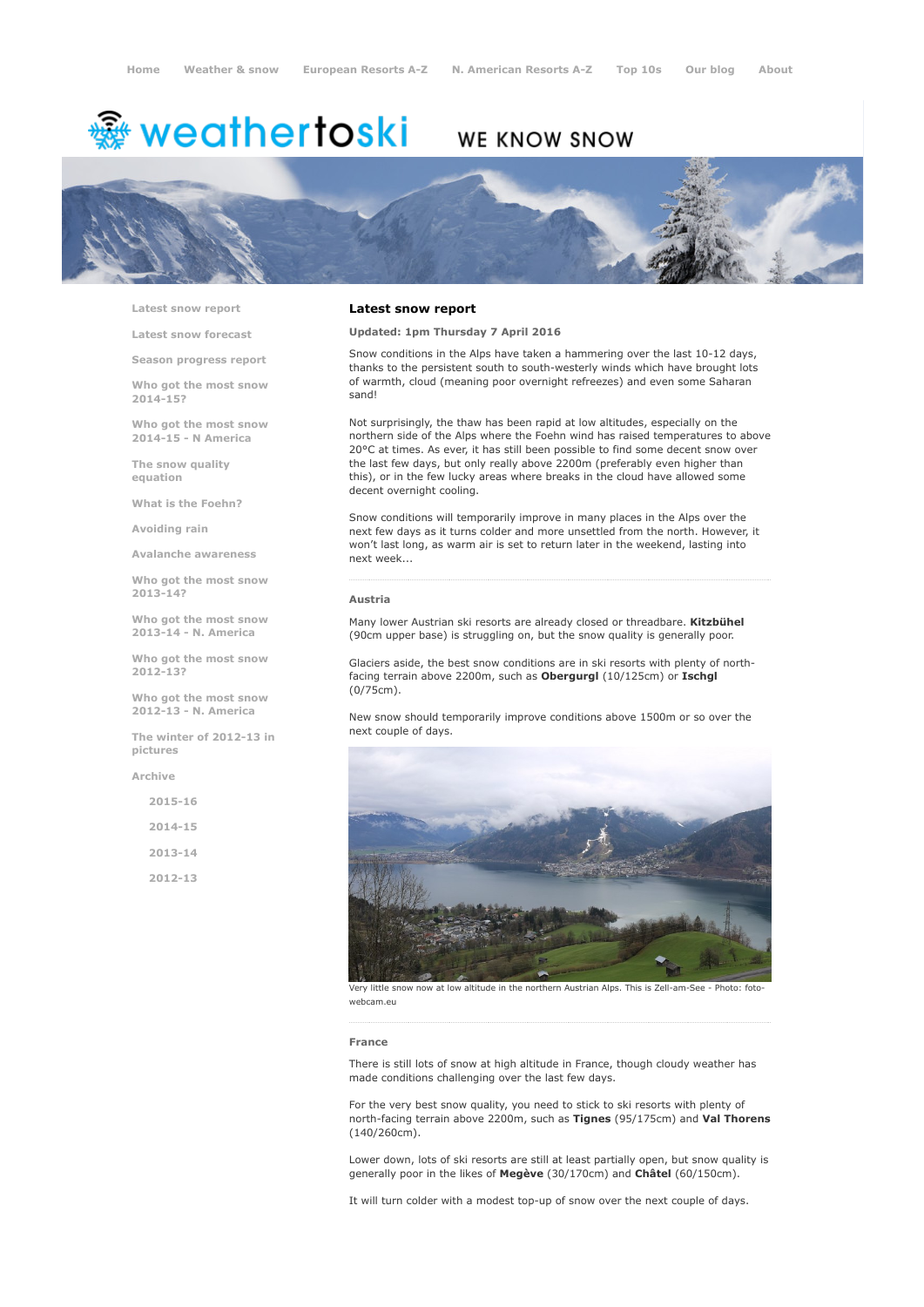

[Contact](http://www.weathertoski.co.uk/about-1/contact-us/) us and we'll do our best to answer it...

E: [info@weathertoski.co.uk](mailto:fraser@weathertoski.co.uk)

T: +44 (0)20 3151 3154



Plenty of snow still in Tignes - Photo: tignes.net

Italy

Italian ski resorts have suffered from the same mild and often cloudy conditions that have afflicted many other parts of the Alps over the last few days.

Generally speaking spring-snow conditions rule, but it is still possible to find some firmer snow at high altitude in the likes of Cervinia (30/215cm) and Passo Tonale (50/250cm).

Some heavy snow is expected at altitude in the eastern Italian Alps (e.g. Cortina) tomorrow.



Spring snow conditions in Sestriere today - Photo: vialattea.it

# Switzerland

Snow conditions remain on the poor side in most Swiss ski resorts, thanks to the recent mild weather and (in places) Foehn winds.

For the best snow quality you need to aim for the higher ski resorts, such as Zermatt (5/210cm) and Saas-Fee (75/300cm).

Lower down, there is still plenty open, but snow cover is patchier and snow quality far more spring-like in resorts such as **Adelboden** (0/40cm).